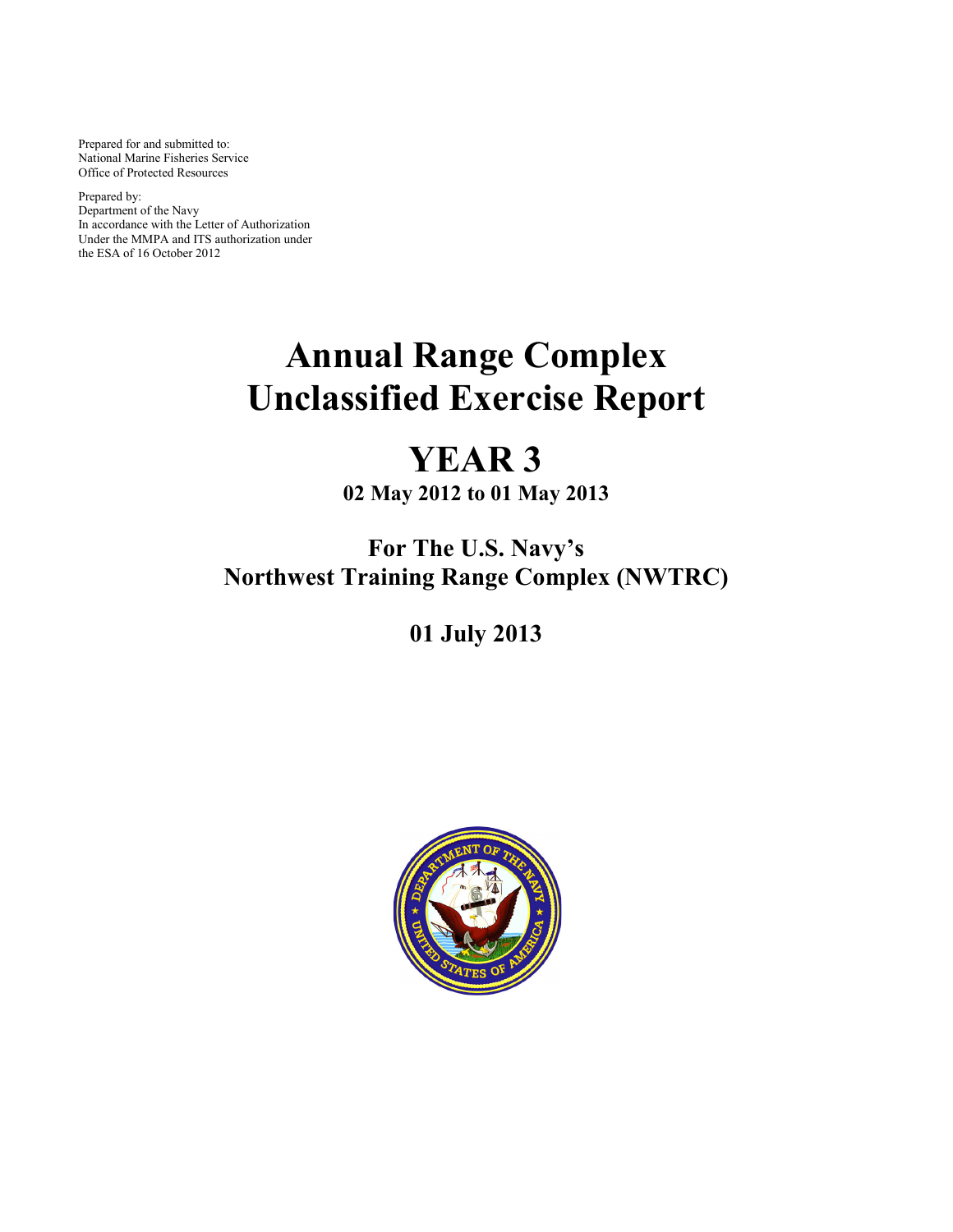| <b>Table of Contents</b> |                             |  |  |  |  |
|--------------------------|-----------------------------|--|--|--|--|
| Introduction             | 1                           |  |  |  |  |
| <b>ASW Summary</b>       | $\mathcal{D}_{\mathcal{L}}$ |  |  |  |  |
| <b>IEER/AEER Summary</b> | 3                           |  |  |  |  |
| <b>Explosive Summary</b> | 3                           |  |  |  |  |
|                          |                             |  |  |  |  |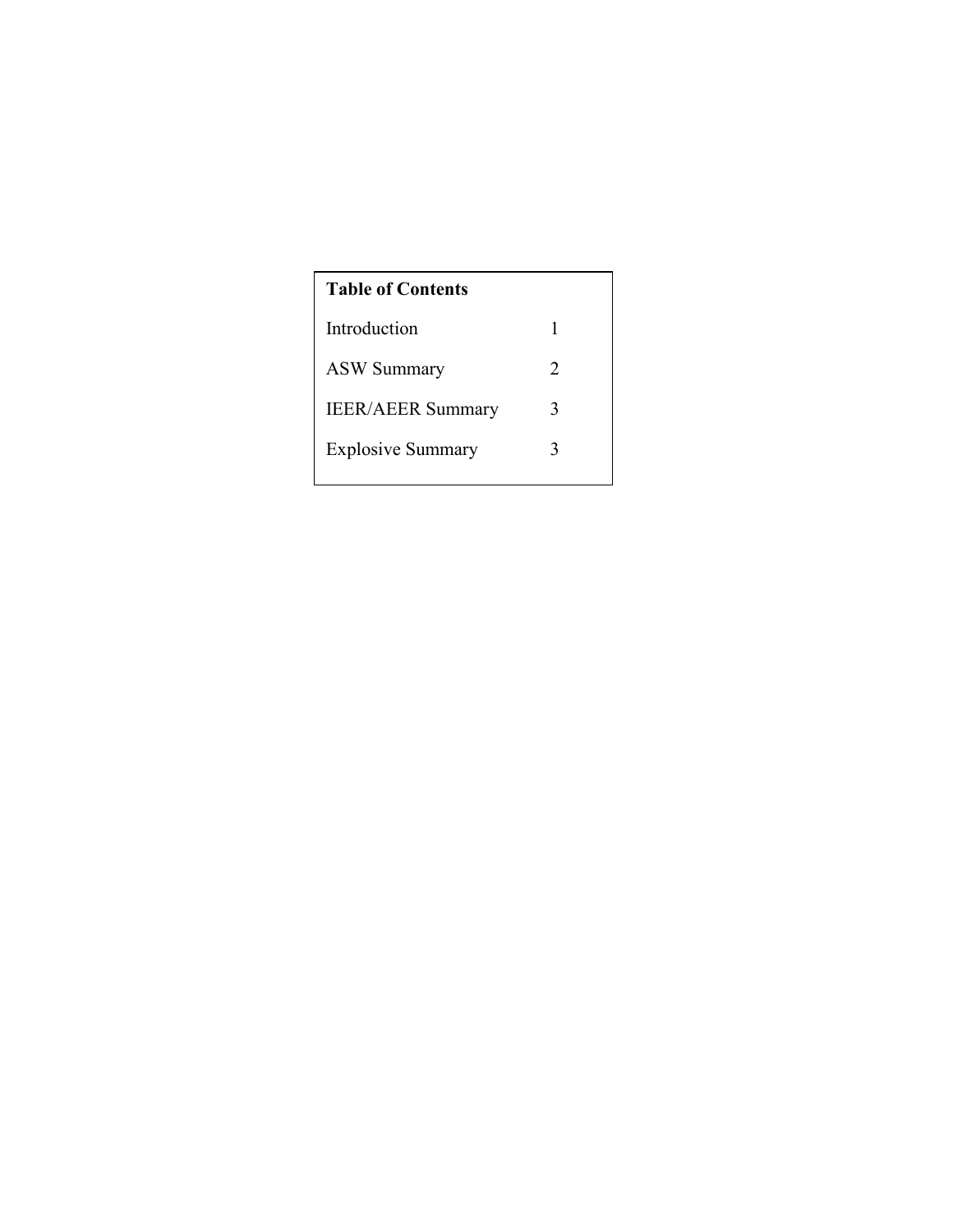### **NORTHWEST TRAINING RANGE COMPLEX YEAR 3 ANNUAL EXERCISE REPORT**

#### **INTRODUCTION**

 The U.S. Navy prepared this Year 3 Annual Range Complex Exercise Report covering the period from 02 May 2012 to 01 May 2013 in compliance with the National Marine Fisheries Service (NMFS) Final Rule under the Marine Mammal Protection Act for the Northwest Training Range Complex (NWTRC). Actual amount of sonar use within U.S. Navy training ranges is classified and this data has been forwarded to the National Marine Fisheries Service in the classified version of the NWTRC annual exercise report.

The following report subsections are specified by the National Marine Fisheries Service (NMFS):

- (1) Anti-submarine warfare (ASW) summary
	- (i) Total annual hours of each type of sonar source
	- (ii) Cumulative impact report
- (2) Improved Extended Echo Ranging (IEER)/Advanced Extended Echo Ranging (AEER) summary
	- (i) Total number of IEER events
	- (ii) Total expended/detonated rounds (buoys)
	- (iii) Total number of self-scuttled IEER rounds
- (3) Explosives summary
	- (i) Total annual number of each type of explosive exercises
	- (ii) Total annual expended/detonated rounds for each explosive type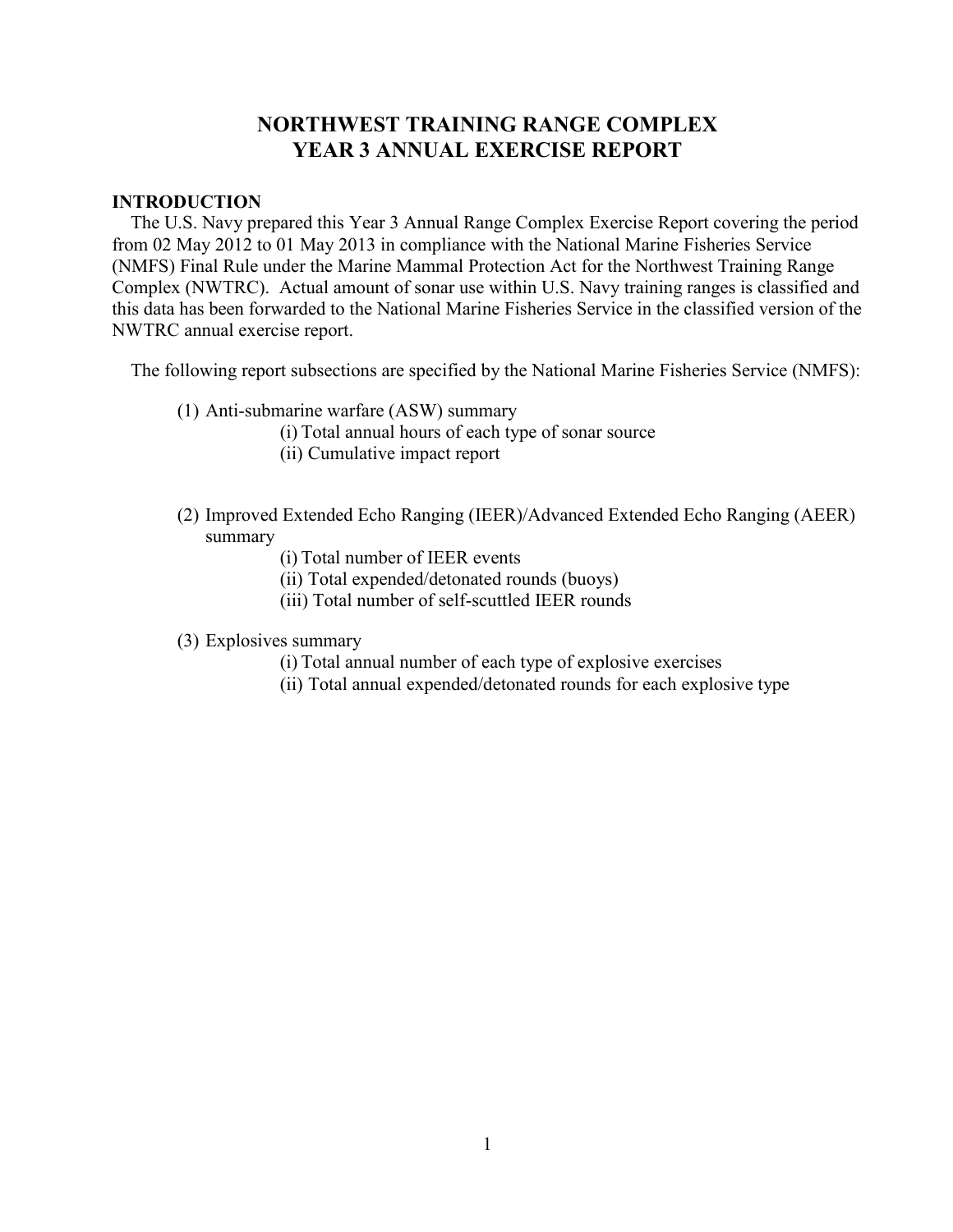#### **(1) ASW summary**

(i) Total annual hours of each type of sonar source

#### **Table 1. Authorized sources per §218.112 of NMFS' NWTRC Final Rule and Navy sonar use.**

| $\cdot$                 |                   |              | <b>NMFS Authorized</b> |                   |                                              |                                                                       |                                                          |                                                          |
|-------------------------|-------------------|--------------|------------------------|-------------------|----------------------------------------------|-----------------------------------------------------------------------|----------------------------------------------------------|----------------------------------------------------------|
| <b>System</b>           | Type <sup>1</sup> | Metric       | 5-Year                 | Annual<br>Average | Navy 5-<br>Year Used<br>Since 12 Nov<br>2010 | <b>Navy</b><br><b>Annual Used</b><br>02 May 2012<br>to 01 May<br>2013 | % Total<br><b>Used of</b><br>5-Year<br><b>Authorized</b> | % Total<br><b>Used of</b><br>Annual<br><b>Authorized</b> |
| $(i)$ AN/SQS-53         | HM                | hours        | 215                    | 43                | $\ast$                                       | *                                                                     | $\ast$                                                   | $\ast$                                                   |
| $(ii)$ AN/SQS-56        | HM                | hours        | 325                    | 65                | $\ast$                                       | $\ast$                                                                | $\ast$                                                   | $\ast$                                                   |
| $(iii)$ AN/BQQ-15       | HM                | hours        | 210                    | 42                | $\ast$                                       | $\ast$                                                                | $\ast$                                                   | $\ast$                                                   |
| (iv) AN/SSQ-62 DICASS   | AS                | $#$ of buoys | 4,430                  | 886               | $\ast$                                       | *                                                                     | $\ast$                                                   | $\ast$                                                   |
| $(v)$ AN/SSQ-125 (AEER) | AS                | # of buoys   | $745^2$                | $149^2$           | $\ast$                                       | $\ast$                                                                | $\ast$                                                   | $\ast$                                                   |
| (vi) Range Pingers      | TR                | hours        | 900                    | 180               | $\ast$                                       | $\ast$                                                                | $\ast$                                                   | $\ast$                                                   |
| (vii) PUTR Uplink       | TR                | hours        | 750                    | 150               | $\ast$                                       | *                                                                     | $\ast$                                                   | $\ast$                                                   |
| Notes:                  |                   |              |                        |                   |                                              |                                                                       |                                                          |                                                          |

<sup>1</sup> HM= hull-mounted active sonar; AS= active acoustic sonobuoy; TS= torpedo active sonar; TR= transponder  $^2$  in combination with AN/SSQ-110A IEER sonobuoy

\*Actual amount of sonar use within U.S. Navy training ranges is classified and this data has been forwarded to the National Marine Fisheries Service in the classified version of this annual exercise report.